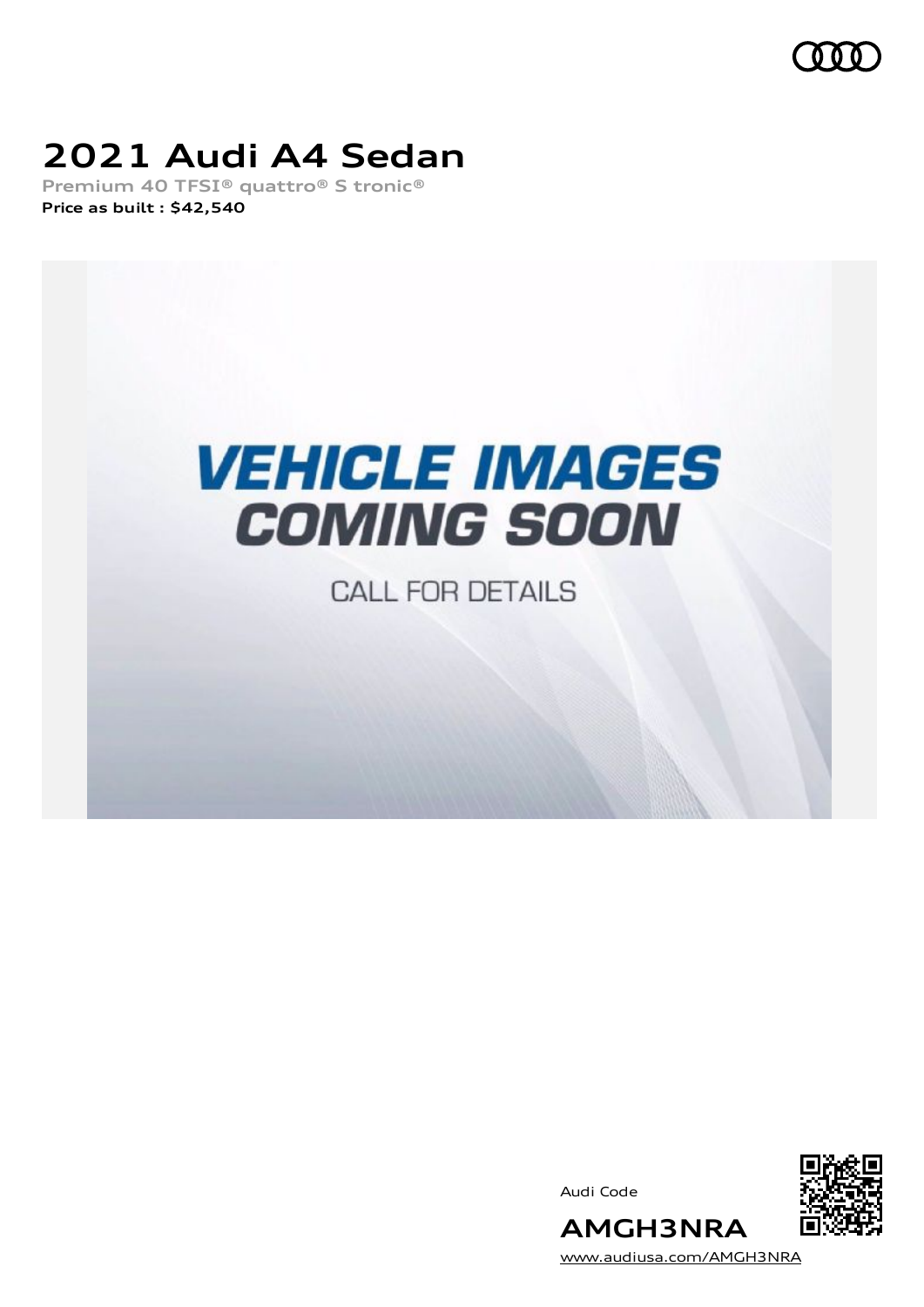# **Summary**

**Audi 2021 Audi A4 Sedan** Premium 40 TFSI® quattro® S tronic®

**Price as buil[t](#page-10-0)** \$42,540

#### **Exterior colour**

Glacier White metallic

#### **Interior colour**

| Seats     | Black                              |
|-----------|------------------------------------|
| Dashboard | Black                              |
| Carpet    | Black                              |
| Headliner | Black (45 TFSI®) / Gray (40 TFSI®) |

#### **Technical Specifications**

| Engine type                  | 2.0-liter four-cylinder                              |
|------------------------------|------------------------------------------------------|
| stroke                       | Displacement/Bore and $1,984/82.5 \times 92.8$ cc/mm |
| Max. output                  | 201 HP                                               |
| Torque                       | 236 lb-ft@rpm                                        |
| Top track speed              | 130 mph $1$                                          |
| Acceleration (0 - 60<br>mph) | 6.3 seconds                                          |
| Recommended fuel             | Premium                                              |

### **VEHICLE IMAGES COMING SOON**

**CALL FOR DETAILS** 

#### **Further Information**

Type of vehicle Used car

**Warranty**

No

**Audi Code** AMGH3NRA

**Your configuration on www.audiusa.com** [www.audiusa.com/AMGH3NRA](https://www.audiusa.com/AMGH3NRA)

**Commission number** 66a9838e0a0e0adf3529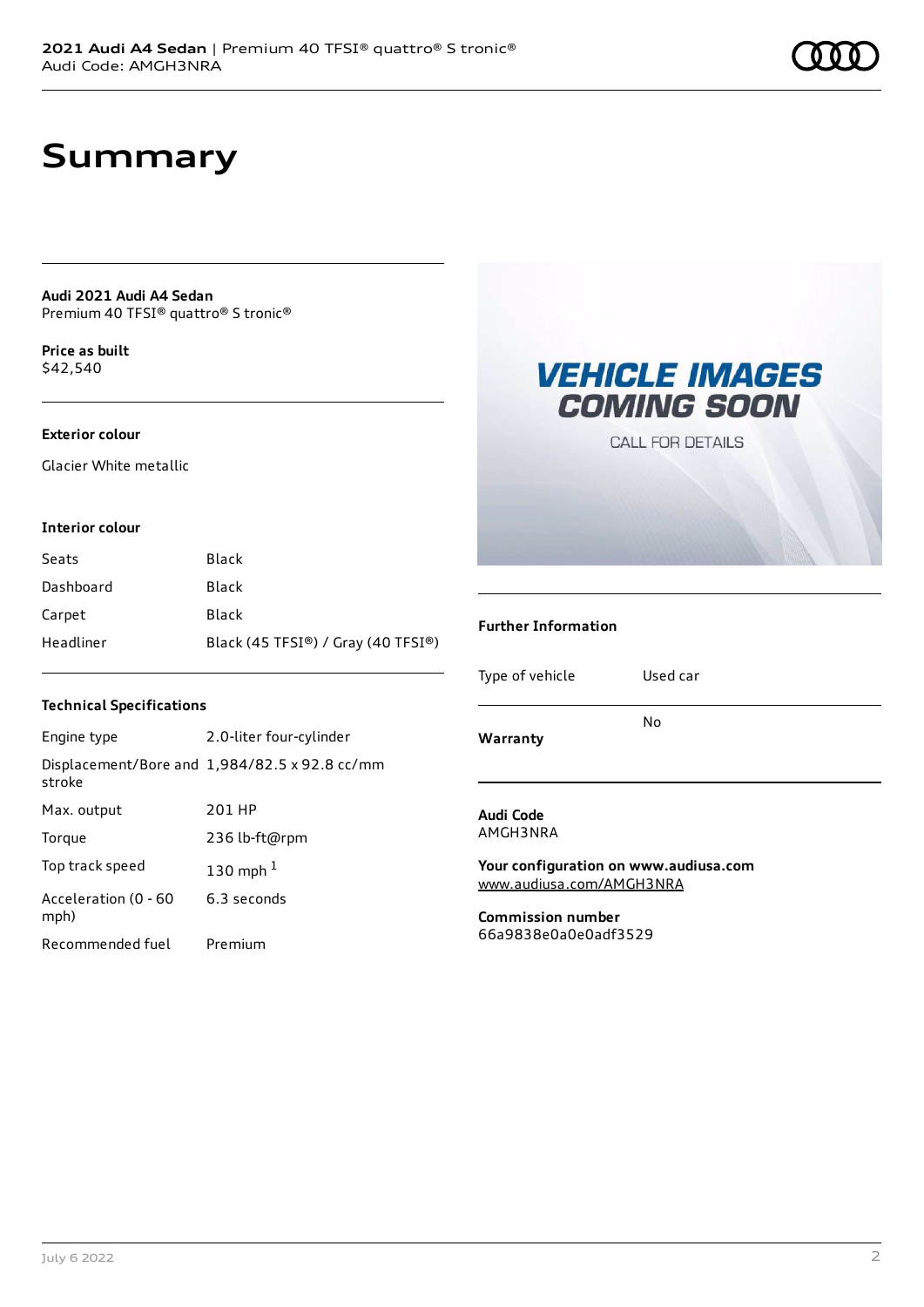# **Equipment**

Glacier White metallic

Audi advanced key—keyless start, stop and entry with hands-free trunk release

Power-adjustable, auto-dimming, heated exterior side mirrors with memory

Convenience package

Parking system plus

Audi pre sense® rear

Audi side assist with Rear cross traffic assist and Vehicle exit warning

SiriusXM® with 90-day All Access trial subscription







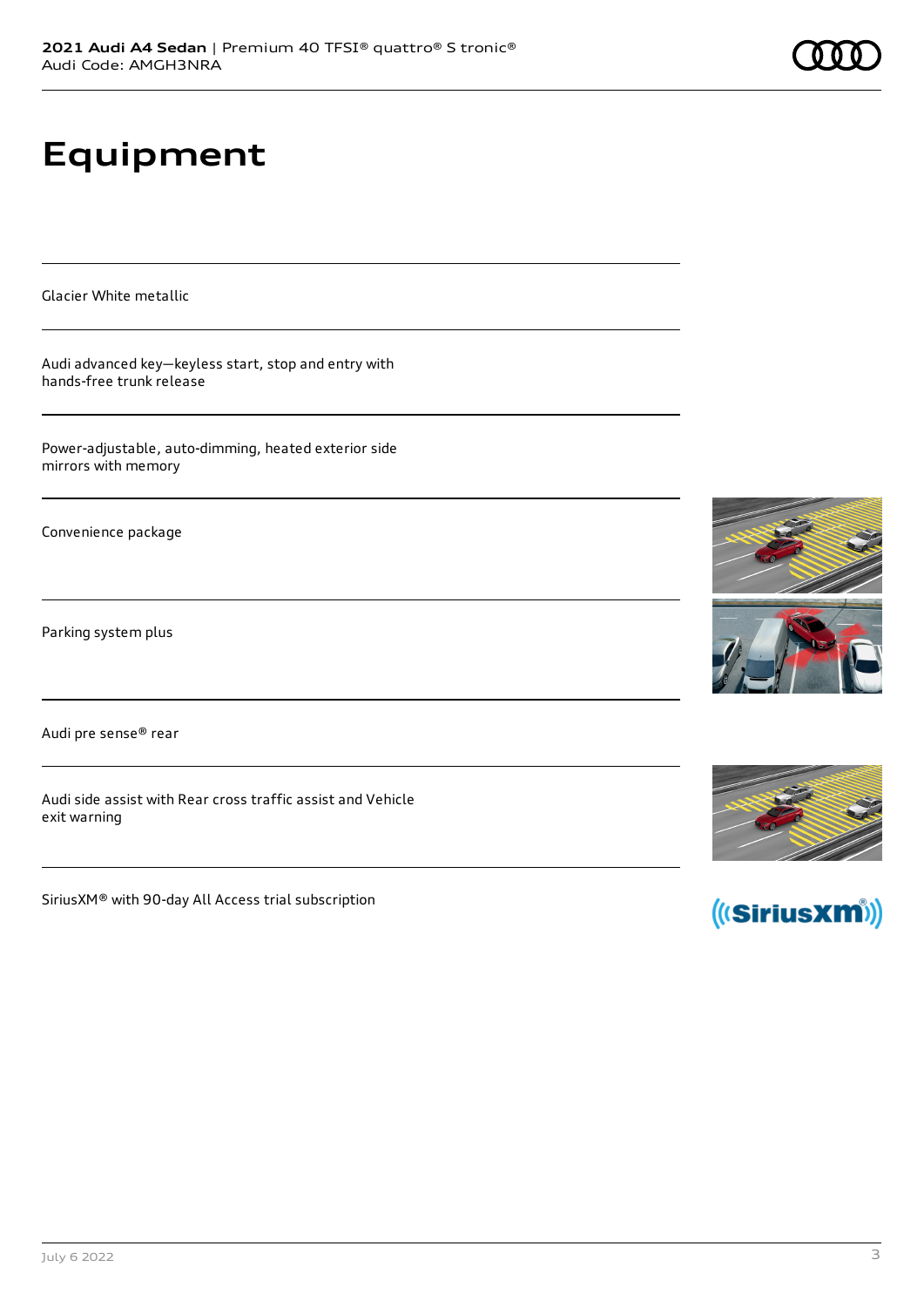| 4UH             | Driver and front passenger dual-stage<br>airbags                                  |
|-----------------|-----------------------------------------------------------------------------------|
| UH1             | Electromechanical parking brake                                                   |
| 8T2             | Cruise control system                                                             |
| VC <sub>2</sub> | Garage door opener (Homelink®)                                                    |
| 6Y2             | Top speed electronically limited to 130 mph                                       |
| 4H <sub>5</sub> | Electronic child locks                                                            |
| QZ7             | Speed-sensitive electromechanical power<br>steering system                        |
| 7K6             | Tire pressure monitoring system (TPMS)                                            |
| 4X3             | Advanced Airbag Protection System                                                 |
| 3B7             | ISOFIX child seat mounting and Top Tether<br>anchorage point for outer rear seats |

#### **Exterior**

| 0PO             | Dual exhaust outlets                               |
|-----------------|----------------------------------------------------|
| 1S1             | Tool kit & car jack                                |
| 1 B A           | Five-link front and rear independent<br>suspension |
| 8FX             | LED headlights                                     |
| HM <sub>2</sub> | 225/50 R17 all-season tires                        |
| 8VM             | LED taillights with dynamic turn signals           |
| 4K C            | Heat-insulating glass for side and rear<br>windows |
| 47B             | Aluminum trim around exterior windows              |
| CH5             | 17" 10-spoke design forged wheels                  |

**Interior**

QE1 Storage package

| <b>Interior</b> |
|-----------------|
|-----------------|

| 3FE             | Power sunroof                                                                              |
|-----------------|--------------------------------------------------------------------------------------------|
| 7M1             | Aluminum front door sill inlays                                                            |
| 6N1             | Light cloth headliner                                                                      |
| 9AQ             | Three-zone automatic climate control with<br>digital rear display                          |
| 4L7             | Auto-dimming interior rear view mirror with<br>digital compass and Integrated Toll Module® |
| QQ1             | LED interior lighting (entry, footwell, vanity,<br>door handles, console, ambient)         |
| 6E3             | Folding front center armrest                                                               |
| 4F <sub>2</sub> | Electric tailgate/trunk lid release from inside                                            |
| 5XF             | Driver and front-passenger extendable sun<br>visors with illuminated vanity mirrors        |
| 3NT             | Split-folding rear seatback (40/20/40)                                                     |
| N1F             | Leather seating surfaces                                                                   |
| 4A3             | <b>Heated front seats</b>                                                                  |
| 5MP             | Brown Walnut wood inlay                                                                    |

#### **Infotainment and Driver Assistance**

| 6K8             | Audi pre sense® city                                                                           |
|-----------------|------------------------------------------------------------------------------------------------|
| 2H1             | Audi drive select <sup>®</sup>                                                                 |
| IU1             | Audi smartphone interface                                                                      |
| IW <sub>3</sub> | Audi connect <sup>®</sup> CARE assistance and security<br>services (limited time subscription) |
| KA <sub>2</sub> | Rearview camera                                                                                |
| 8G1             | High beam assist                                                                               |
| 9VD             | Audi sound system                                                                              |
| 9S7             | Driver information system with 7" color<br>display                                             |

### **(1/2)**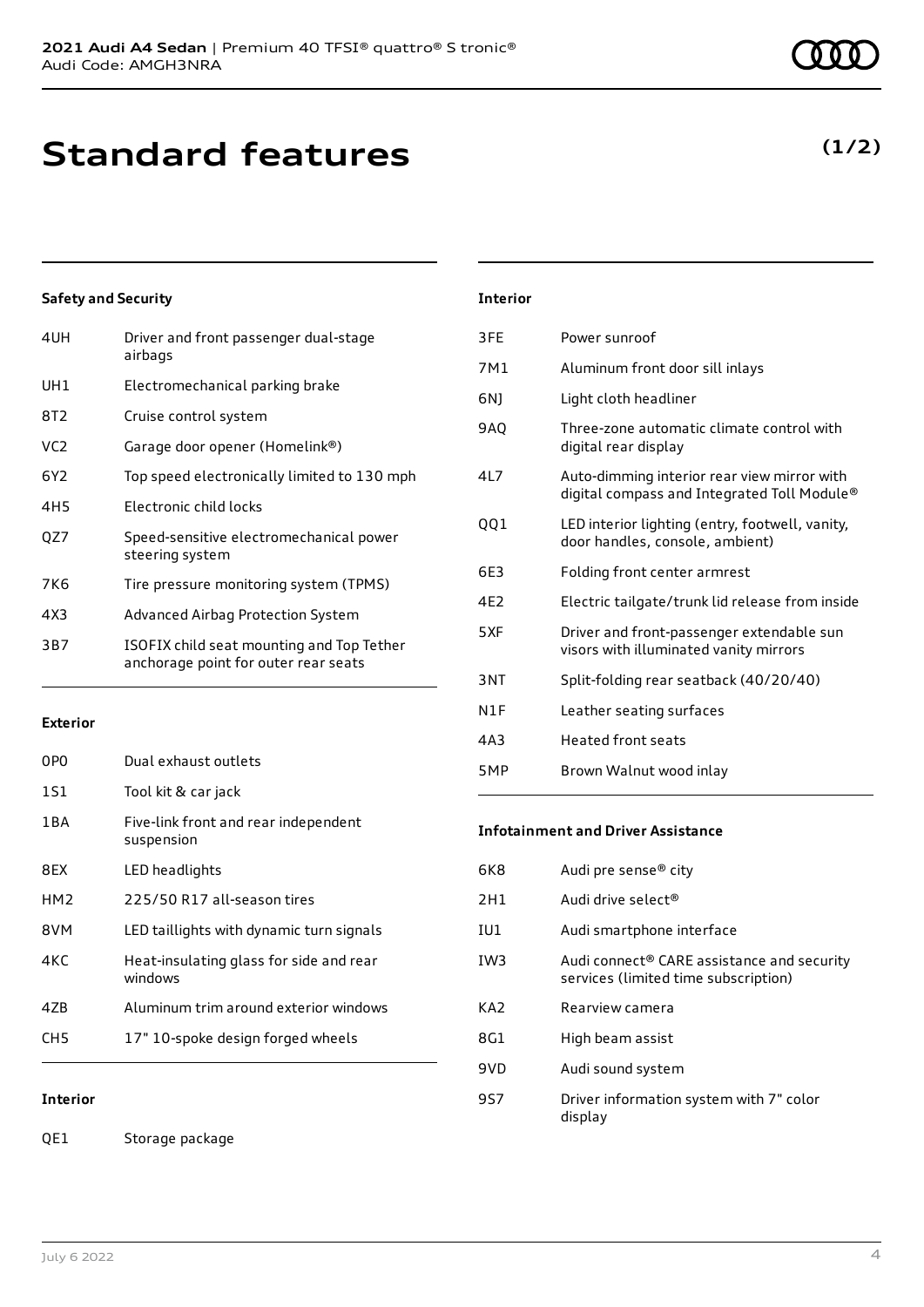**(2/2)**

## **Standard features**

#### **Infotainment and Driver Assistance**

- 6I3 Lane departure warning
- 9ZX Preparation for mobile phone (Bluetooth®) with streaming audio

July 6 2022 5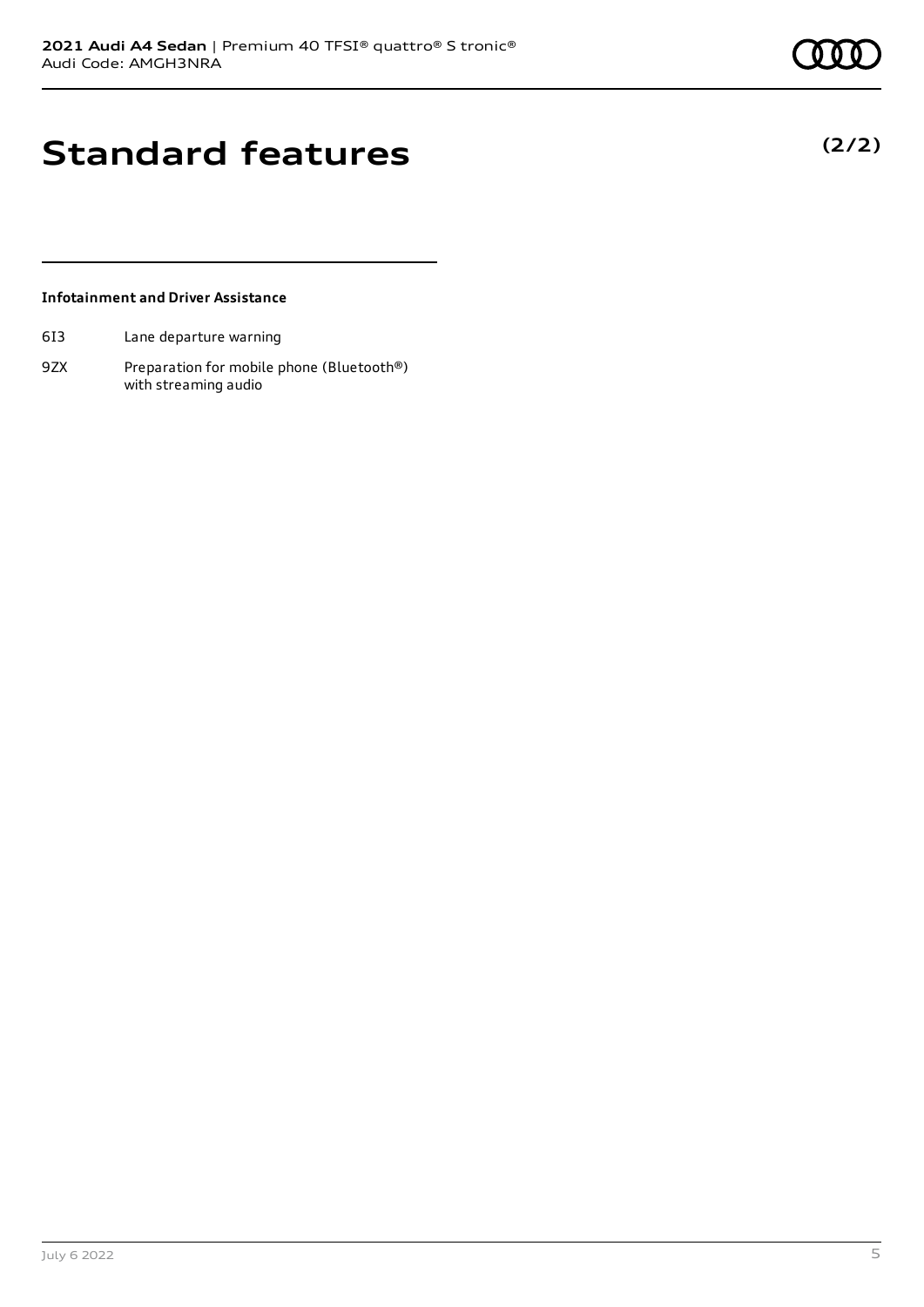### **Dealer remarks**

Heated Leather Seats, Moonroof, CONVENIENCE PACKAGE, Aluminum Wheels, Turbo Charged, Back-Up Camera, All Wheel Drive. Premium trim, Glacier White metallic exterior and Black interior. Warranty 4 yrs/50k Miles - Drivetrain Warranty;

#### KEY FEATURES INCLUDE

Leather Seats, All Wheel Drive. MP3 Player, Sunroof, Onboard Communications System, Dual Zone A/C, Steering Wheel Controls, Child Safety Locks. Audi Premium with Glacier White metallic exterior and Black interior features a 4 Cylinder Engine with 201 HP at 4200 RPM\*.

#### OPTION PACKAGES

CONVENIENCE PACKAGE Parking System Plus, front and rear acoustic sensors, Memory for Driver's Seat, Auto-Dimming Exterior Mirrors, Alarm System w/Motion Sensor, SiriusXM All Access Service, 3-month trial subscription, Heated Steering Wheel, Audi Side Assist w/pre sense Rear, Audi Advanced Key, keyless engine start/stop and entry - doors and trunk.

#### EXPERTS REPORT Great Gas Mileage: 31 MPG Hwy.

#### OUR OFFERINGS

AUDI SOUTH AUSTIN was the first dealership in the Austin area to be owned by the Hendrick Automotive Group and now the Only Back to Back Audi Magna Award Winning Dealer in Central Texas! We are excited to offer an exceptional buying experience with the Audi Brand and our ability to showcase a Large offering of Pre Owned vehicles. Come visit us in Austin's Newest Audi Showroom. Easy to get to, just off South IH35 Frontage Road on The Motor Mile.

Horsepower calculations based on trim engine configuration. Fuel economy calculations based on original manufacturer data for trim engine configuration. Please confirm the accuracy of the included equipment by calling us prior to purchase.

This Dealership checks the vehicle recall status prior to making any pre-owned vehicle available for sale. Manufacturers and/or NHTSA may announce additional recalls at any time. To inquire about the recall status of this vehicle, visit: <https://vinrcl.safercar.gov/vin/>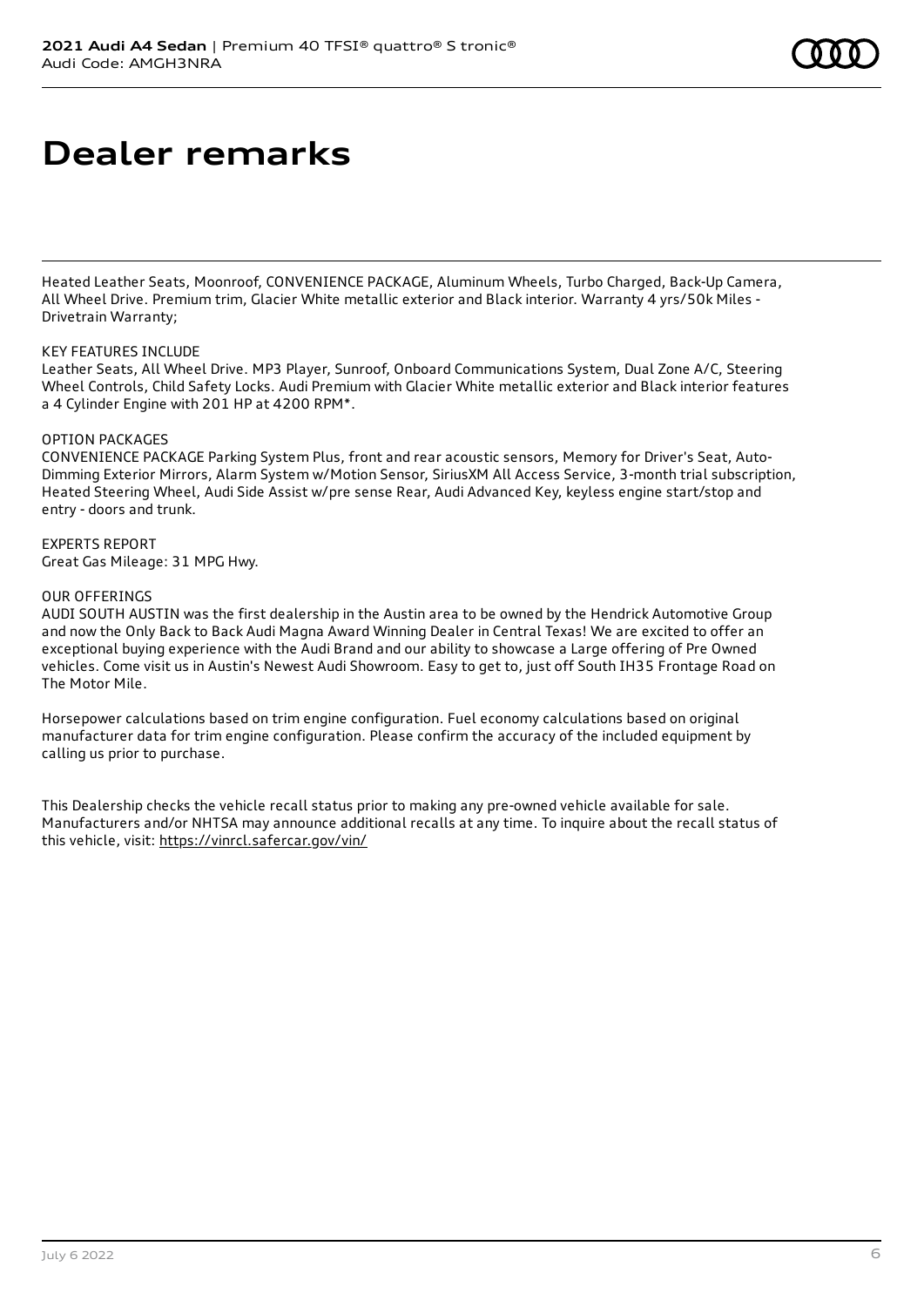# **Technical Specifications**

### **(1/2)**

#### **Engineering | Performance**

| Engine type                                 | 2.0-liter four-cylinder                       |
|---------------------------------------------|-----------------------------------------------|
| Power Level                                 | 40                                            |
| Max. output                                 | 201 HP                                        |
| Displacement                                | 2.01                                          |
| Torque                                      | 236 lb-ft@rpm                                 |
| Valvetrain                                  | 16-valve DOHC with Audi valvelift<br>system   |
| Acceleration (0 - 60<br>mph)                | 6.3 seconds                                   |
| Engine block                                | Cast-iron                                     |
| Induction/fuel injection Turbocharged/TFSI® |                                               |
| Cylinder head                               | Aluminum-alloy                                |
| stroke                                      | Displacement/Bore and 1,984/82.5 x 92.8 cc/mm |
| Top track speed <sup>1</sup>                | 130 mph                                       |

| Suspension           |                                                                                                                  |
|----------------------|------------------------------------------------------------------------------------------------------------------|
| Front axle           | Five-link independent suspension                                                                                 |
| Rear axle            | Five-link independent suspension                                                                                 |
|                      |                                                                                                                  |
| <b>Brakes</b>        |                                                                                                                  |
| <b>Front brakes</b>  | 12.4 (ventilated disc) in                                                                                        |
| Rear brakes          | 11.8 (solid disc) in                                                                                             |
| Parking brake        | Flectromechanical                                                                                                |
| <b>Body</b>          |                                                                                                                  |
| Material             | Lightweight construction<br>technology - multi-material body<br>construction (steel and aluminum<br>composition) |
| Corrosion protection | Multi-step anti-corrosion protection                                                                             |
|                      |                                                                                                                  |

### **Transmission | Drivetrain**

| Drivetrain type | quattro <sup>®</sup> with ultra technology                    |
|-----------------|---------------------------------------------------------------|
| Transmission    | Seven-speed S tronic <sup>®</sup> dual-clutch<br>transmission |

#### **Warranty | Maintenance**

| Warranty | 4-year/50,000-mile Audi New |
|----------|-----------------------------|
|          | Vehicle Limited Warranty    |

#### **Steering**

| Steering type                              | Speed-sensitive electromechanical<br>power steering system |
|--------------------------------------------|------------------------------------------------------------|
| Turning diameter, curb- 38.1 ft<br>to-curb |                                                            |
| Steering ratio                             | 15.9:1                                                     |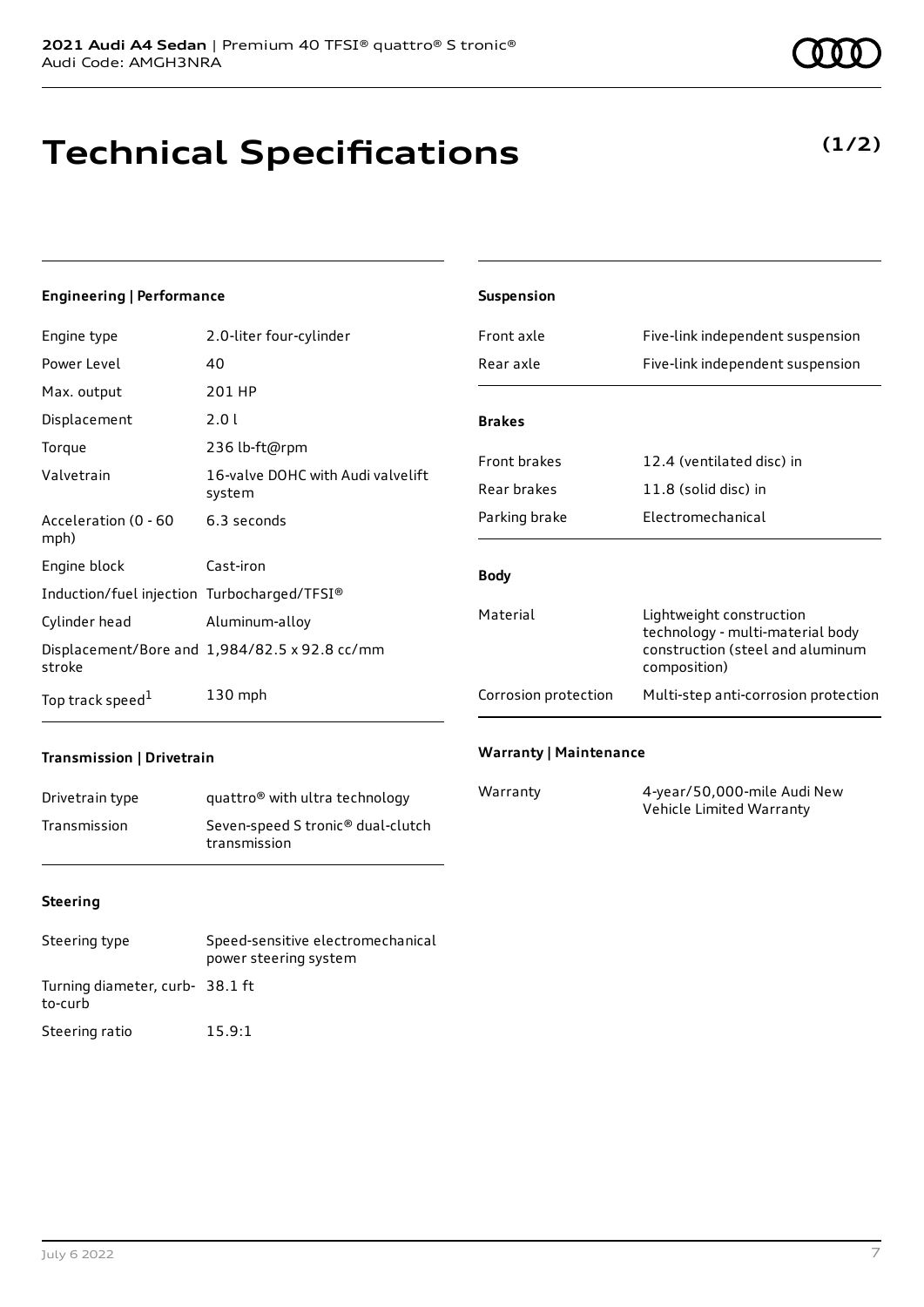**Technical Specifications**

#### **Exterior Measurements**

| Height                           | 56.2 in   |
|----------------------------------|-----------|
| Overall width without<br>mirrors | 72.7 in   |
| Length                           | 187.5 in  |
| Wheelbase                        | 111.0 in  |
| Drag coefficient                 | $0.28$ Cw |
| Overall width with<br>mirrors    | 79.6 in   |
| Track rear                       | 61.2 in   |
| <b>Track front</b>               | 61.9 in   |
| Curb weight                      | 3.417 lb  |

#### **Interior measurements**

| Seating capacity                          | 5                   |
|-------------------------------------------|---------------------|
| Shoulder room, rear                       | 54.5 in             |
| Head room with front<br>sunroof           | $37.3$ in           |
| Leg room, rear                            | 35.7 in             |
| Shoulder room, front                      | 55.9 in             |
| Head room with rear<br>sunroof            | 37.4 in             |
| Leg room, front                           | $41.3$ in           |
| Cargo volume, rear<br>seatbacks up/folded | 12.0/- cu ft, cu ft |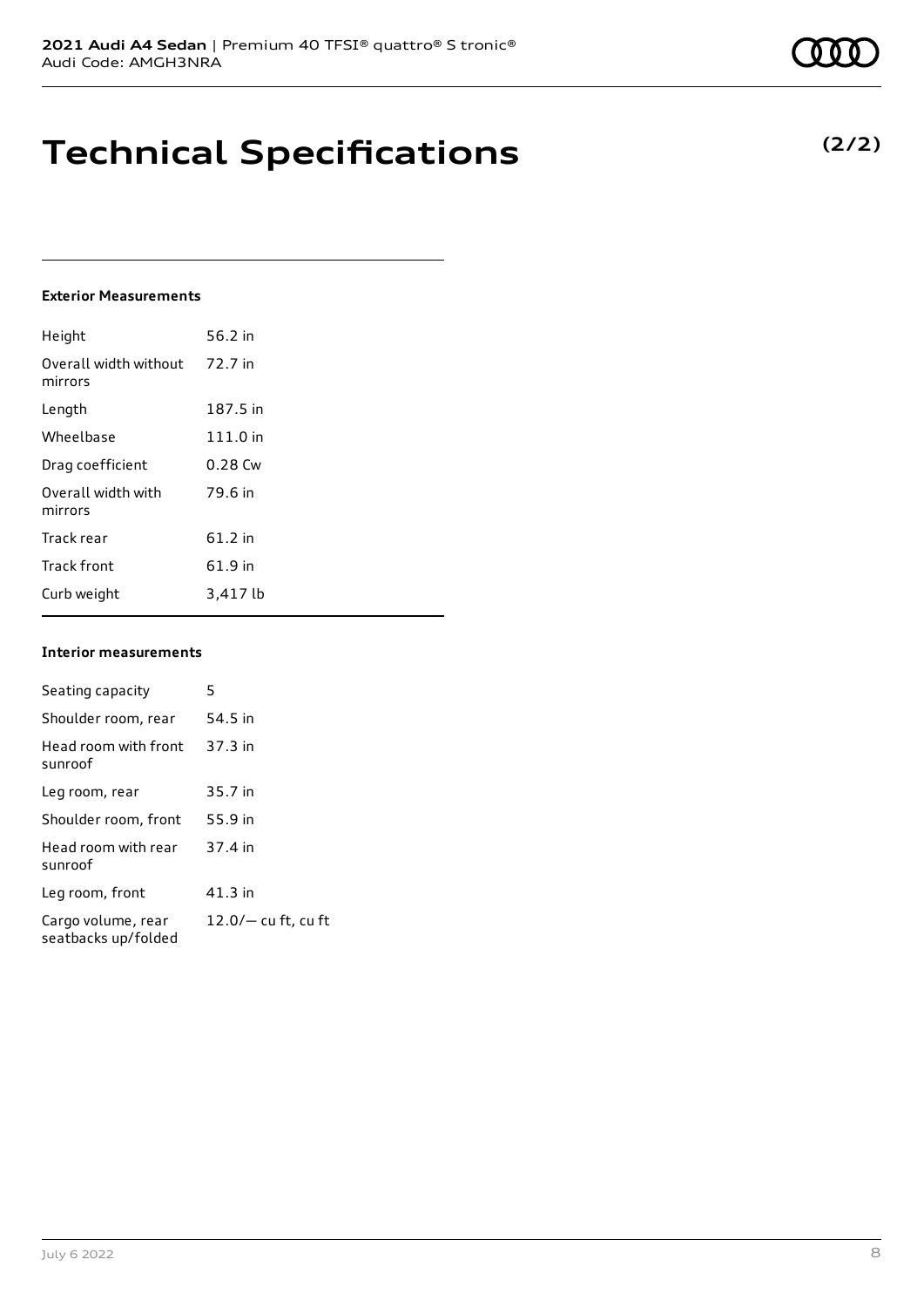# **Consumption- and emission**

### **Consumption by NEDC**

| urban       | $25$ mpg |
|-------------|----------|
| extra-urban | 34 mpg   |
| combined    | 28 mpg   |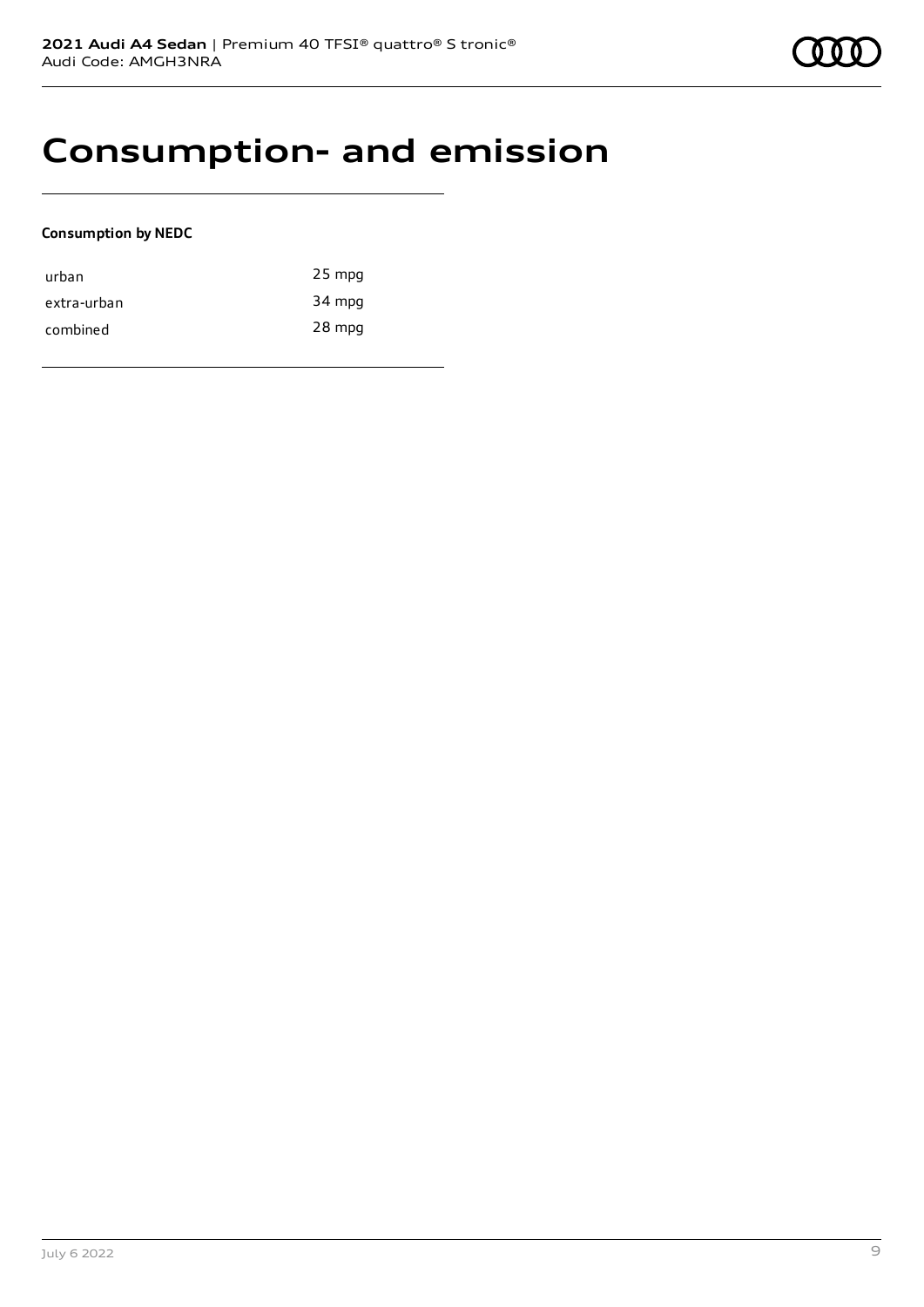

### **Contact**

Dealer **Audi South Austin**

4738 S. Ih 35 Frontage Rd. 78745 Austin TX

Phone: 5126606700 FAX: 5126606701

www: [https://www.audisouthaustin.com](https://www.audisouthaustin.com/)